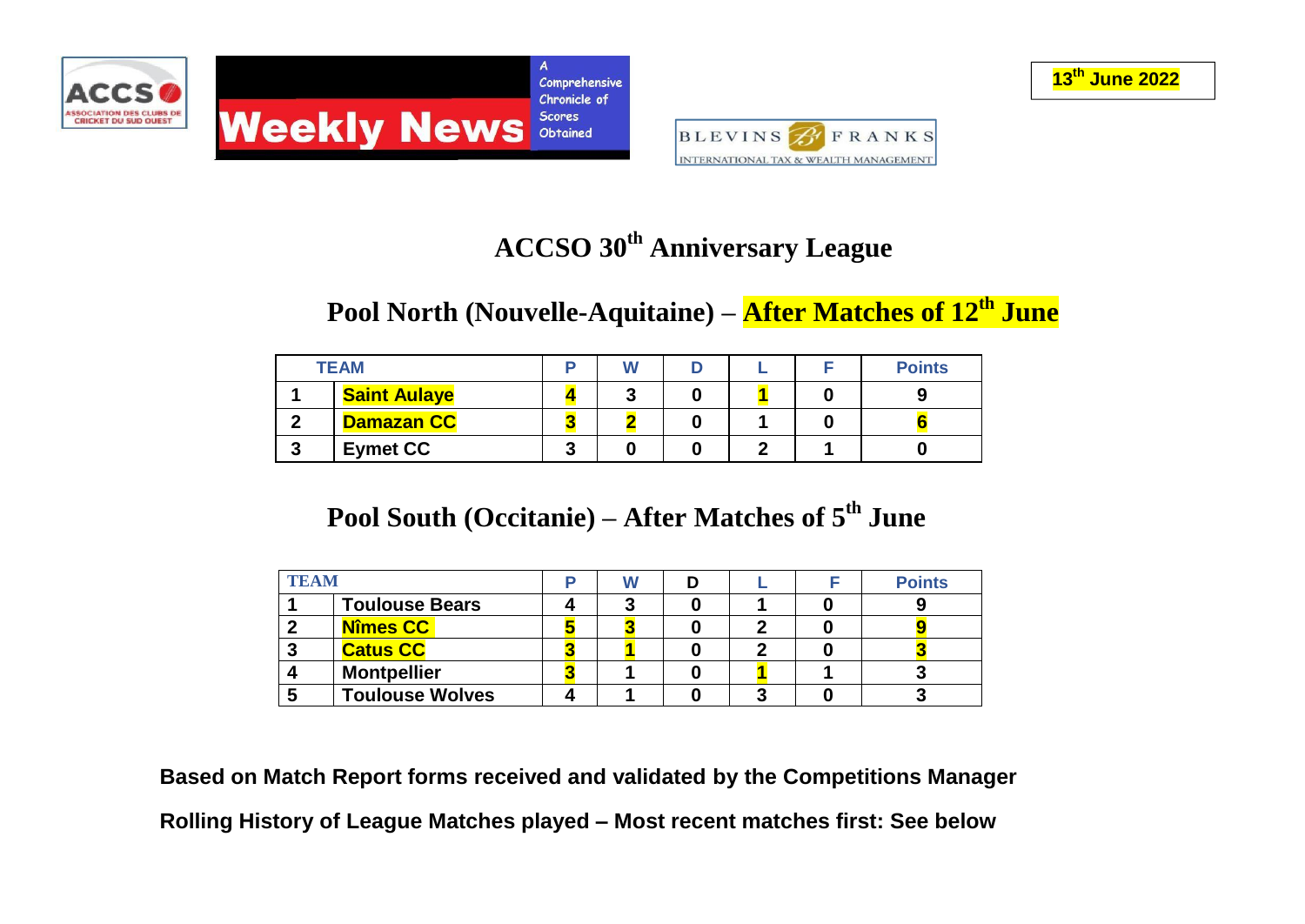# **Matches Played on 12th June:**

| <b>by 34 runs</b><br><u>- Damazan (3 bis) beat Saint Aula</u> |  |
|---------------------------------------------------------------|--|
| <b>Awaiting validated match data</b>                          |  |

#### **Matches Played on 5th June:**

| Saint Aulaye (3 pts) beat Eymet by 29 runs             |                                                     |
|--------------------------------------------------------|-----------------------------------------------------|
| in a 35-overs match                                    |                                                     |
| First innings: Saint Aulaye all out (10) in 30.2 overs | Second innings: Eymet 80 all out (10) in 20.2 overs |
| <b>Shanjjet 28</b>                                     | Owais 33                                            |
| Owais 3 for 20; Alikhan 2 for 23                       | Shannjet 3 for 6; Shareef 2 for 6                   |
|                                                        |                                                     |
| Nîmes (3) points beat Montpellier by 35 runs           |                                                     |
| First innings: Nîmes 154 all out (10) in 26 overs      | Second innings: Montpellier 119 all out (10) in 20  |
|                                                        | overs                                               |
| <b>Unsanallah 48</b>                                   | <b>Farhan 41</b>                                    |
| Ali 4 for 37; Faran 3 for 6                            | Ahmad 4 for 24; Abdullah 3 for 35                   |
|                                                        |                                                     |
| <b>Catus (3 pts) beat TCC Bears by 7 wickets</b>       |                                                     |
| <b>First innings: 98 all out in 18.4 overs</b>         | Second innings: Catus 100 for 3 in 10.4 overs       |
| <b>Mehul 31</b>                                        | Rahim 26*; Atik 25                                  |
| Karim 4 for 9; Rahim 4 for 28                          | <b>Karthik 2 for 4</b>                              |

# **Matches Played on 4th June:**

| TCC Wolves (3 pts) beat Nîmes by 83 runs |                                                      |
|------------------------------------------|------------------------------------------------------|
| in a 35-overs match                      |                                                      |
| First innings: TCC 263 for 9 in 35 overs | Second innings: Nîmes 180 all out (10) in 27.3 overs |
| Shiva 49; Ashkay 45*                     | <b>Sheroz 47</b>                                     |
| Mangal 2 for 31                          | Veera 4 for 22; Shiva 2 for 13                       |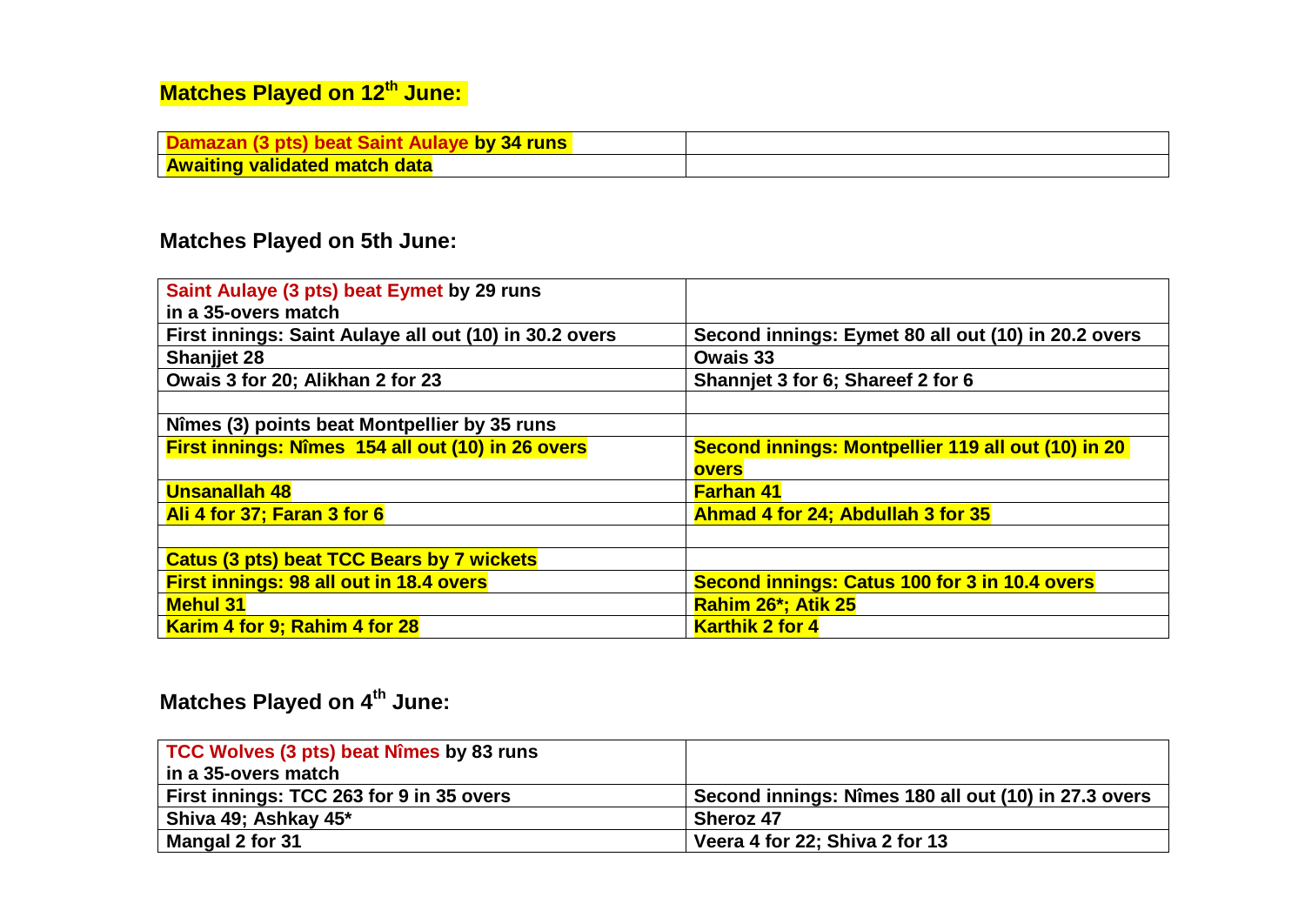#### **Matches Played on 22nd May:**

| Damazan (3 pts) beat Eymet (0 pts) by 23 runs     |                                                        |
|---------------------------------------------------|--------------------------------------------------------|
| in a 35-over match                                |                                                        |
| First innings: Catus 230 all out (10) in 32 overs | Second innings: Eymet 159 all out (10) in 30.1 overs   |
| Dalim 85; Moby 34                                 | Gurvinder 39*; Rahmat 30                               |
| Jones 4 for 24                                    | Renman 4-18                                            |
|                                                   |                                                        |
| Nîmes (3 pts) beat Catus (0 pts) by 38 runs       |                                                        |
| in a 35-over match                                |                                                        |
| First innings: Nîmes 234for 7 in 35 overs         | Second innings: Catus all out (10) in 33 overs         |
| Sheroz 59; Nagib 46                               | Ally 44; Zubar 42                                      |
|                                                   | <b>Mohammad 4 for 18</b>                               |
|                                                   |                                                        |
| TCC Bears (3) points beat TCC Wolves by 3 wickets |                                                        |
| In a 35-over match                                |                                                        |
| First innings: 243 for 8 in 35 overs              | <b>Second innings: TCC Bears 244 for 7 in 25 overs</b> |
| Veera 55; Azavinth 35                             | <b>Vivek 77; Michael 66</b>                            |
| <b>Ashkishy 4 for 37</b>                          | <b>Karran 4 for 44</b>                                 |

**Matches Played on 15th May:** 

| Saint Aulaye (3 pts) beat Eymet (0 pts).             |                                                   |
|------------------------------------------------------|---------------------------------------------------|
| Eymet forfeited the match (lack of licenced players) |                                                   |
|                                                      |                                                   |
| Montpellier (3 pts) beat Catus (0 pts) by 6 wickets  |                                                   |
| in a 35-over match                                   |                                                   |
| First innings: Catus 230 all out (10) in 32 overs    | Second innings: Montpellier 231 for 4 in 26 overs |
| Atiq 62                                              | Rony 71; Ali 58                                   |
| Rahul 4 for 29; Dinesh 2 for 47                      | Shafik 2 for 41                                   |
|                                                      |                                                   |
| Nîmes (3 pts) beat TCC Wolves (0 pts) by 201 runs    |                                                   |
| ∣ in a 40-over match                                 |                                                   |